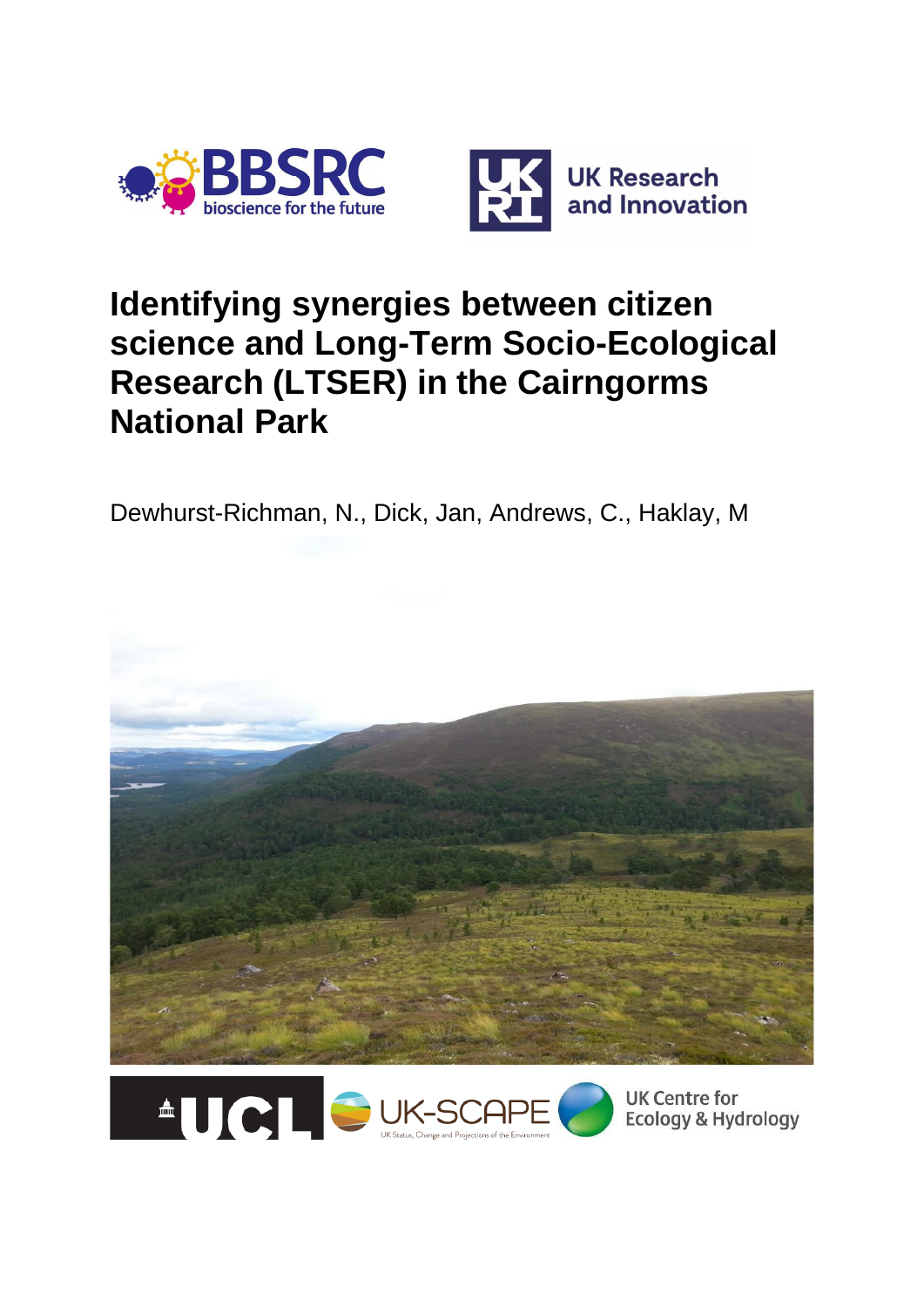- **Title** Identifying synergies between citizen science and Long-Term Socio-Ecological Research (LTSER) in the Cairngorms National Park (UKCEH Project: 07480; UKRI Public Engagement Grant Ref: BB/T018674/1 19pp
- **Client** UK Research and Innovation (UKRI)
- **Client reference** Research Grant, UKRI Public Engagement Grant Ref: BB/T018674/1
- **Confidentiality,**  ©2020 UK Centre for Ecology & Hydrology **copyright and reproduction**
	- **Author** Dewhurst-Richman, N., Andrews, C., Dick, Jan Haklay, M.
	- **Approved by** M. Haklay

#### **Signed**

- **Date** 01/11/2020
- **How to cite** Dewhurst-Richman, N., Andrews, C., Dick, Jan Haklay, M (2021) Identifying synergies between citizen science and Long-Term Socio-Ecological Research (LTSER) in the Cairngorms National Park (UKCEH Project: 07480; UKRI Public Engagement Grant Ref: BB/T018674/1 19pp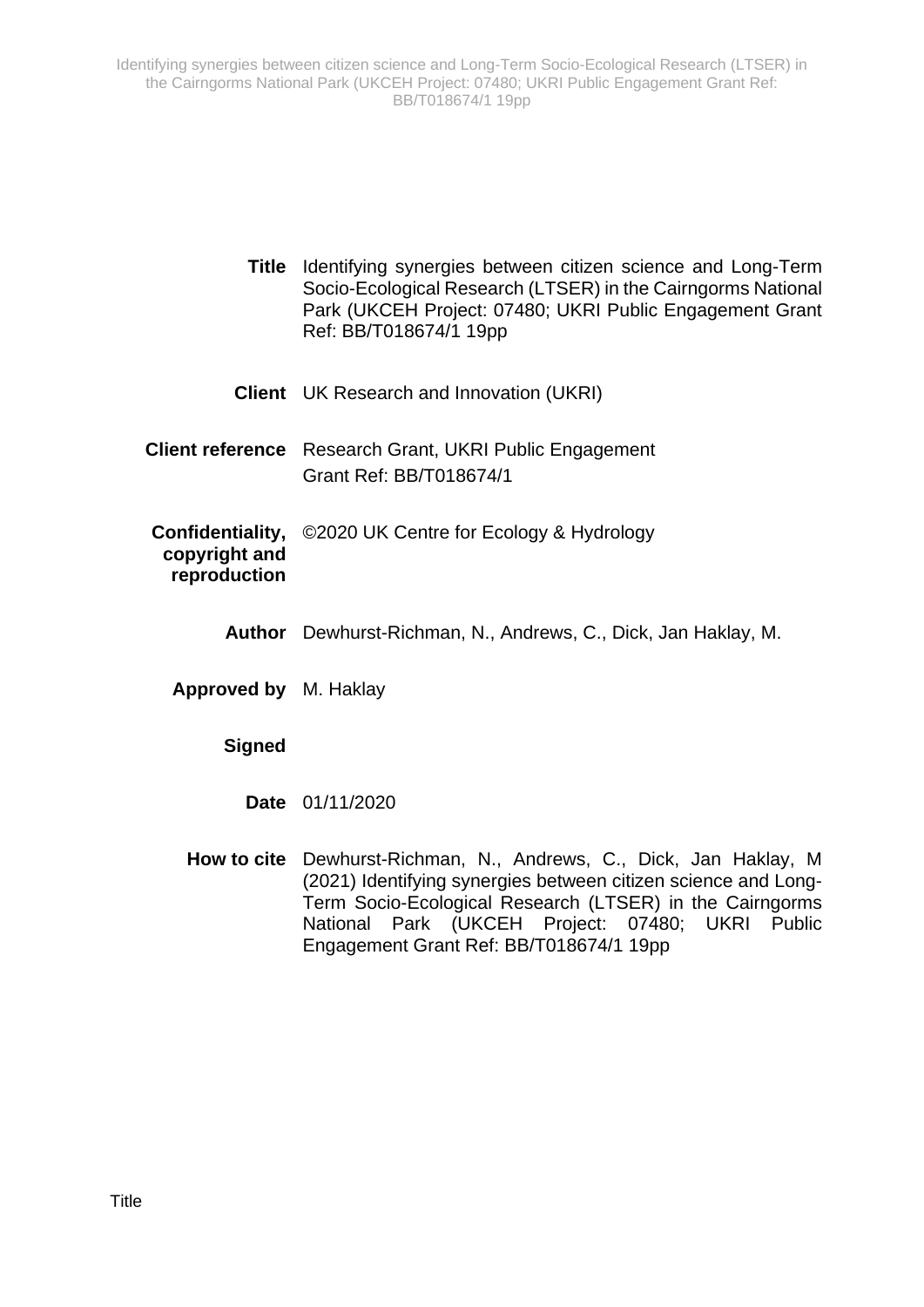# Table of Contents

# <span id="page-2-0"></span>**Executive Summary**

Citizen science is a powerful tool for monitoring natural resource use: active involvement of citizens in monitoring activities can yield a powerful additional data source and improve dialogue between citizens and researchers and therefore trust and support in monitoring activities and outcomes. Recognising the value of citizen science to environmental research, the purpose of this project was to build the knowledge base necessary to develop a citizen science program to support long-term environmental monitoring. We used the Cairngorms Long-Term Socio-Ecological Research (LTSER) platform as a testbed for examining the potential synergies between citizen science and upland change research. We carried out two online workshops with members of the local citizen science and upland change research community in May and June 2020 in which we aimed to: 1) better understand the critical knowledge gaps in upland change research in the Cairngorms and co-create citizen science activities to address these knowledge gaps, and 2) document the design challenges for a citizen science activity within the Cairngorms.

Workshop participants identified a number of variables that would be of interest for monitoring upland change using citizen science, but two of particular note were the need for monitoring habitat/ land-use change, and people's attitudes towards the changing landscape and land management practices, as well as health and wellbeing in the changing landscapes. While there were a great number of design considerations that are needed in order to capture robust data to inform decision-making, it was recognised that a citizen science approach for addressing these knowledge gaps offers a great opportunity alongside the detailed long-term monitoring conducted within the LTSER platform to capture temporally and spatially broad data that might be otherwise unfeasible, while simultaneously raising local awareness of the drivers of change, and creating local support for the research agenda within the park.

Participants also identified that gamekeepers and land managers have had relatively little involvement in local citizen science and would be target groups for involving in new activities. Their involvement would be important not only for accessing new knowledge on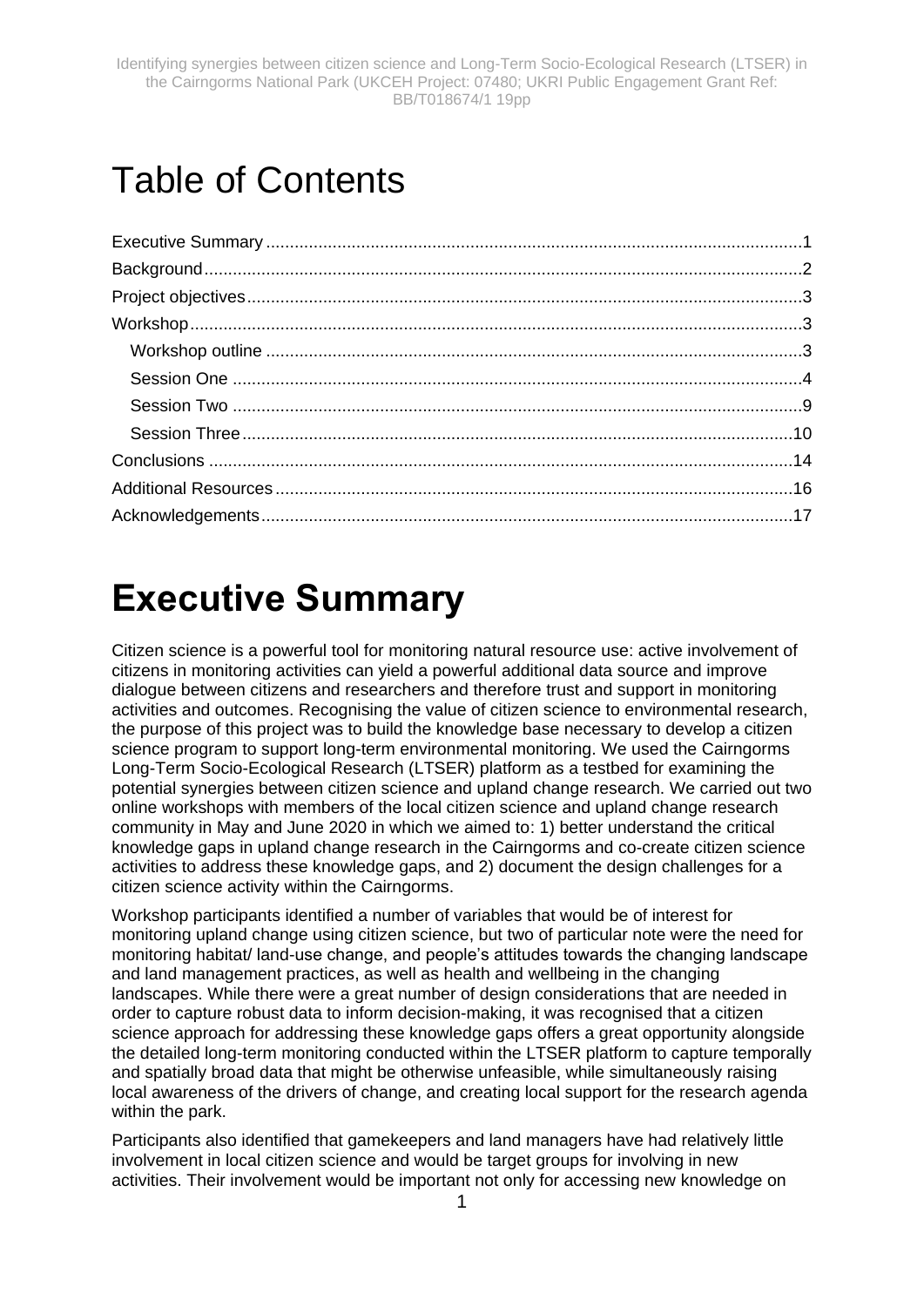habitat/ land-use change but to provide a forum in which they can have dialogue with researchers and decision-makers in helping to shape the research agenda within the park.

Workshop participants were also keen to see an effort to partner with local projects and initiatives to maximise re-use of existing methodologies, where applicable, and data sharing e.g. using the National Biodiversity Network.

In order to progress the outcomes of the workshops, a 'road-map' was created for the next stage of the project, this would involve: 1) a detailed stakeholder mapping exercise to identify the broader community, their level of interest in the research focus of upland change, and their expertise/ contribution to the project, 2) a review of the literature to identify multidisciplinary opportunities for overcoming some of the methodological/ survey design knowledge gaps as presented in the workshop, 3) using existing projects, to trial a range of interventions that test these approaches for enhancing the sustainability of citizen science within the Cairngorms.

# <span id="page-3-0"></span>**Background**

Over the past century, human-dominated land uses have spread rapidly across landscapes around the world. Approximately 38.2% of land globally is devoted to agriculture [\(FAO,](https://www.sciencedirect.com/science/article/pii/S0006320708001213#bib22)  [2007\)](https://www.sciencedirect.com/science/article/pii/S0006320708001213#bib22). Other land is devoted to urban development, roads, and timber lands. It is estimated that over 60% of the world's temperate forests and grasslands ecosystems have been converted to human-dominated uses [\(MEA, 2005\)](https://www.sciencedirect.com/science/article/pii/S0006320708001213#bib45). In response to this rapid growth, all developed regions of the UK are active in monitoring and planning (e.g. State of Nature [Scotland\)](https://www.nature.scot/sites/default/files/2019-10/State-of-nature-Report-2019-Scotland-full-report.pdf), and creating strategies for land use and forestry (e.g. [Getting The Best From Our](https://www.gov.scot/publications/getting-best-land-land-use-strategy-scotland-2016-2021/)  [Land: A Land Use Strategy For Scotland 2016 -](https://www.gov.scot/publications/getting-best-land-land-use-strategy-scotland-2016-2021/) 2021 and [Scotland's Forestry Strategy](https://www.gov.scot/publications/scotlands-forestry-strategy-20192029/pages/5/)  [2019–2029;](https://www.gov.scot/publications/scotlands-forestry-strategy-20192029/pages/5/) the [Department for Environment, Food and Rural Affairs \(DEFRA\) 25-year](https://assets.publishing.service.gov.uk/government/uploads/system/uploads/attachment_data/file/693158/25-year-environment-plan.pdf)  [environment plan\)](https://assets.publishing.service.gov.uk/government/uploads/system/uploads/attachment_data/file/693158/25-year-environment-plan.pdf). The latter sets out for England the government's goals and measures for the sustainable use of natural resources. Embedded in its environment plan, DEFRA seeks to employ an 'environmental net gain' principle for all development, along with other quantified targets such as a "doubling in resource productivity by 2050". As such, effective land management interventions seeking to manage natural resources has never been more imperative.

Central to the design of sustainable, effective management interventions are public trust and support, and robust monitoring data, covering broad temporal scales. However, given the sheer scale of land management and a lack of resources available for monitoring, relatively inexpensive monitoring tools are key. While citizen science - projects that involve nonexperts in the collection, analysis and interpretation of data for scientific research - has been around for over 100 years, only in the last decade has it gained broader recognition as a powerful tool to support environmental monitoring that also serves to address many of the socio-ecological challenges now faced. Citizen science can improve the scientific literacy of the participant resulting in more environmentally responsible behaviours and improved support for measures that seek to reduce the use of natural resources. Similarly, citizen science can increase the level of engagement between land managers, scientists and citizens, empowering citizens to find creative solutions to common problems. However, the science of citizen science is relatively new, and amalgamating it is made complex by the variety of disciplines leading on this research. As such, no formal framework exists for the integration of citizen science, based on the most up-to-date multidisciplinary research, into broad-scale environmental monitoring programmes.

The International Long-Term Ecological Research (ILTER) network is a collection of over 800 sites across the globe that are centres of long-term research (in some cases over 40 years) that examine environmental change over time. The initial research focus was ecology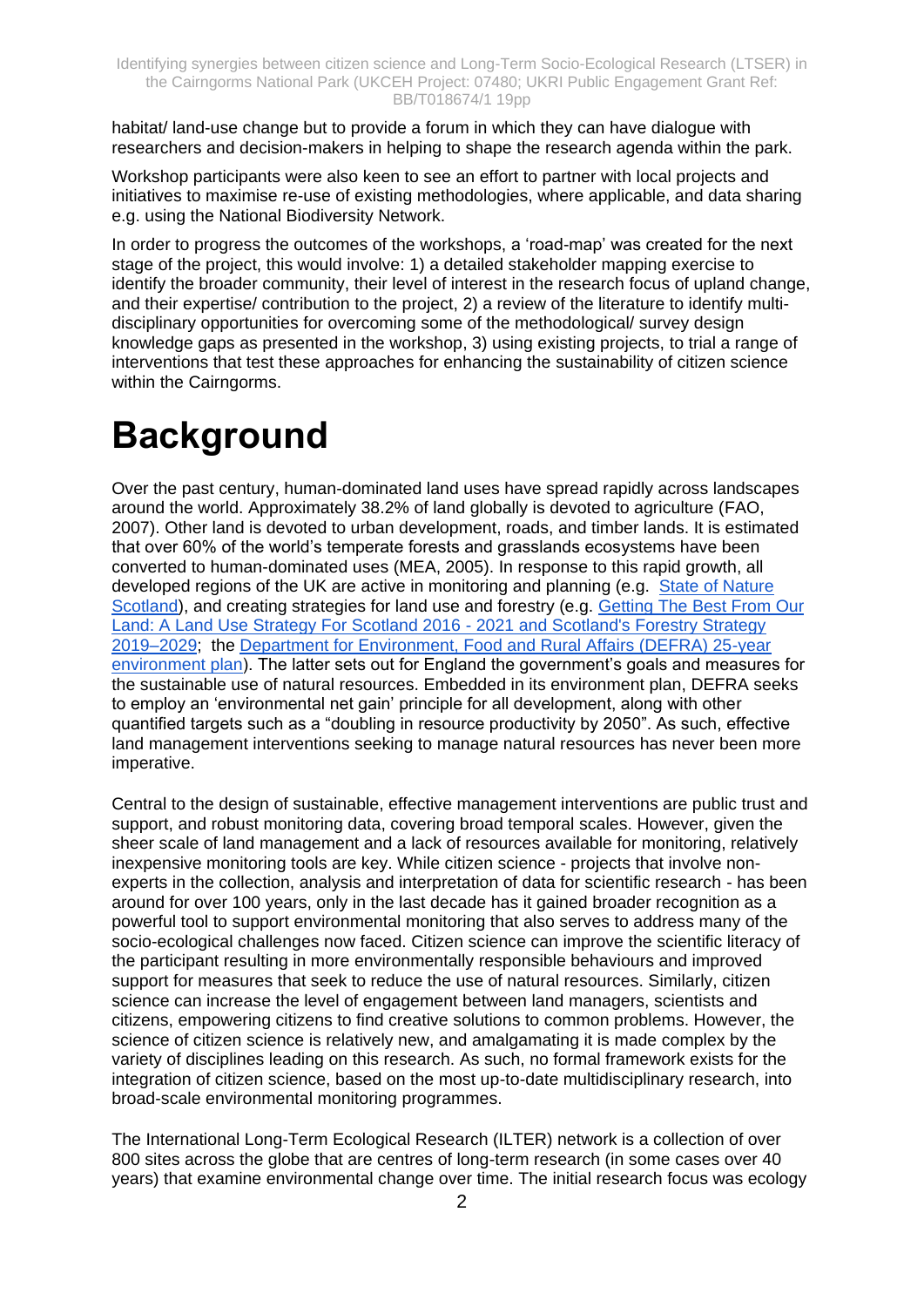but has since broadened to encompass socio-ecological research leading to the creation of Long-Term Socio-Ecological Research (LTSER) platforms, sites where research is focused on the temporal trend in the way society and the environment interact. Since the 1980s, a network of hundreds of ecological study sites has emerged across the globe. These sites are part of a network of long-term ecosystem (or ecological) research sites (LTER for short). Since the early 2000s, some of these sites became part of the larger-scale Long-Term Socio-Ecological Research (LTSER) platforms, which are made up of multiple LTER sites and undertake research at a scale that is relevant to many of the major social and environmental interactions of interest. The purpose of the network is to understand environmental change over time, with the long-term and place-based research allowing for site-based study/exploration and monitoring. The science that is emerging is contributing to international assessments, such as the International Panel on Biodiversity and Ecosystem Services (IPBES), as well as regional, national and international policies.

Citizen science represents a potentially valuable tool for meeting LTER and LTSER research objectives, but at the same time LTSER platforms serve as a great testbed for developing a framework to support the integration of citizen science into a broad-scale monitoring hub.

# <span id="page-4-0"></span>**Project objectives**

Considering the UK is one of the leading countries in the development and utilisation of citizen science, and in particular the integration of citizen science into strategic plans this project aims to build the knowledge base necessary to develop a citizen science program including the following components:;tool for data collection, community engagement, awareness-raising, and environmental stewardship. The project focuses on the Cairngorms LTSER platform as a testbed for examining the potential links between citizen science and ongoing LTSER research. This project is the pilot-phase of what is planned as a three-year project that will further develop the framework. This pilot phase study will use a two half-day workshop in Aviemore to explore the opportunities and challenges for citizen science in the Cairngorms National Park (CNP). The workshop will provide participants with:

- 1. an opportunity to learn about the current citizen science landscape in the Cairngorms National Park;
- 2. an opportunity to network and meet other members of the environmental monitoring community in the Cairngorms National Park;
- 3. an opportunity to learn about the types of citizen science used in environmental and ecological research and the key elements to think about when designing a citizen science project (e.g. recruiting volunteers, engagement, technology for data collection, managing data);
- 4. an opportunity to co-design a citizen science project for monitoring the uplands in the Cairngorms National Park.

## <span id="page-4-1"></span>**Workshop**

### <span id="page-4-2"></span>**Workshop outline**

This workshop was originally planned to run in a face-to-face format in Aviemore (within the Cairngorms National Park) on the 17th and 18th of March 2020. Given the rapidly escalating covid situation in the UK at the time we cancelled this workshop and changed it to an online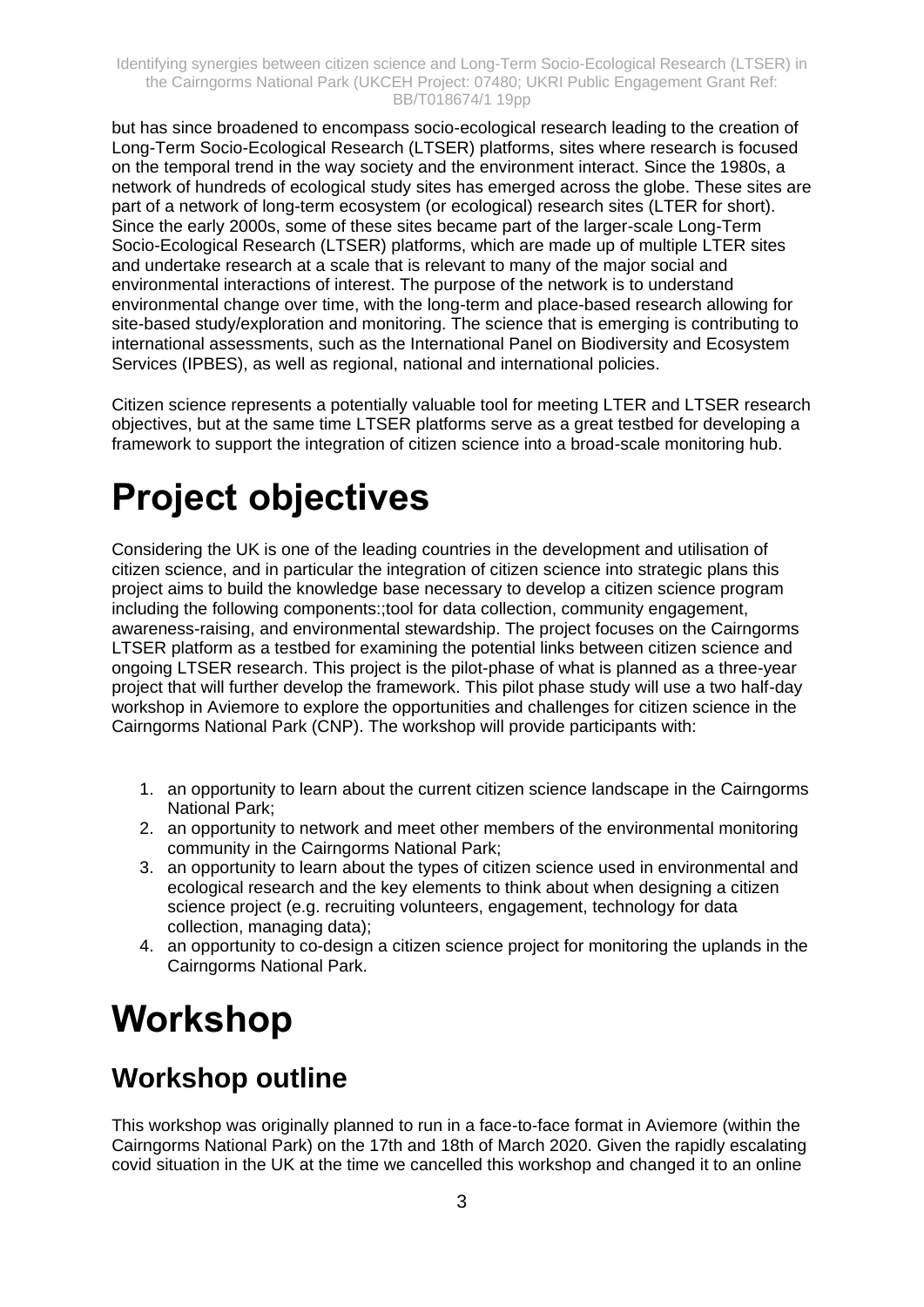format. The online workshop was run twice, one in May (20th and 21st) and again in June (2nd and 3rd) to improve participation rates and hopefully provide as many people as possible with the opportunity to attend in light of all the added work complications that come with being in isolation.

Each online workshop comprised three 1.5 hour sessions using Microsoft Teams. The May workshop was almost entirely composed of presentations and activities that the participants were given to complete using a live shared document. For the June workshop we followed almost exactly the same format as we used in May but introduced, as suggested by the feedback from the workshop, live discussion sessions in which the participants could speak with the entire group and share further thoughts and comments on the activities.

### <span id="page-5-0"></span>**Session One**

*11:00 - 11:10 | Presentation: A virtual welcome and an introduction to the project by Jan Dick (Centre for Ecology and Hydrology)*

The workshop commenced with a rapid introduction repeating much of the information provided to participants prior to the meeting i.e. explain again the aim of the workshop, our process to achieve our aim (mixture of presentations and interactive sessions utilizing Google documents) and the final outcome to take the pulse of citizen science activities in the Cairngorms National Park and co-develop key design components of a citizen science project for monitoring the uplands with a view to submitting a proposal to a new call launched by UK Research and Innovation (UKRI) "The Citizen Science Collaboration Grant".

The presentation was the same at both workshops although the second workshop had images to explain the use of the living document. A copy of the slides can be found online on slideshare, details are in the appendix.

*11:10 - 11:30 | Presentation and Task: How can citizen science benefit your work programme? Citizen science for local stakeholders by Muki Haklay (University College London)*

The presentation provided an overview of the types of activities that fall under the umbrella term citizen science - from activities that people do at home using the computers and the internet (volunteer computing or volunteer thinking) to ecological monitoring of landscape change in an opportunistic way. The presentation also pointed out the multiple goals of citizen science projects - from engaging people in environmental issues, to providing opportunities to disadvantaged groups in society. The level of participation across projects was also highlighted, indicating that as requirements and knowledge increase, the number of people that are currently engaged in citizen science project decreases. A detailed explanation of the presentation along with a link to the slides can be found in the appendix.

*Task One - What is your experience of citizen science, either as a data user or a participant?*

In this first task, workshop participants were asked to write down their experience - if any - of citizen science.

**Responses show that just over 10% of the participants had no prior experience of citizen science, either as a citizen or scientist. Of the activity types that participants**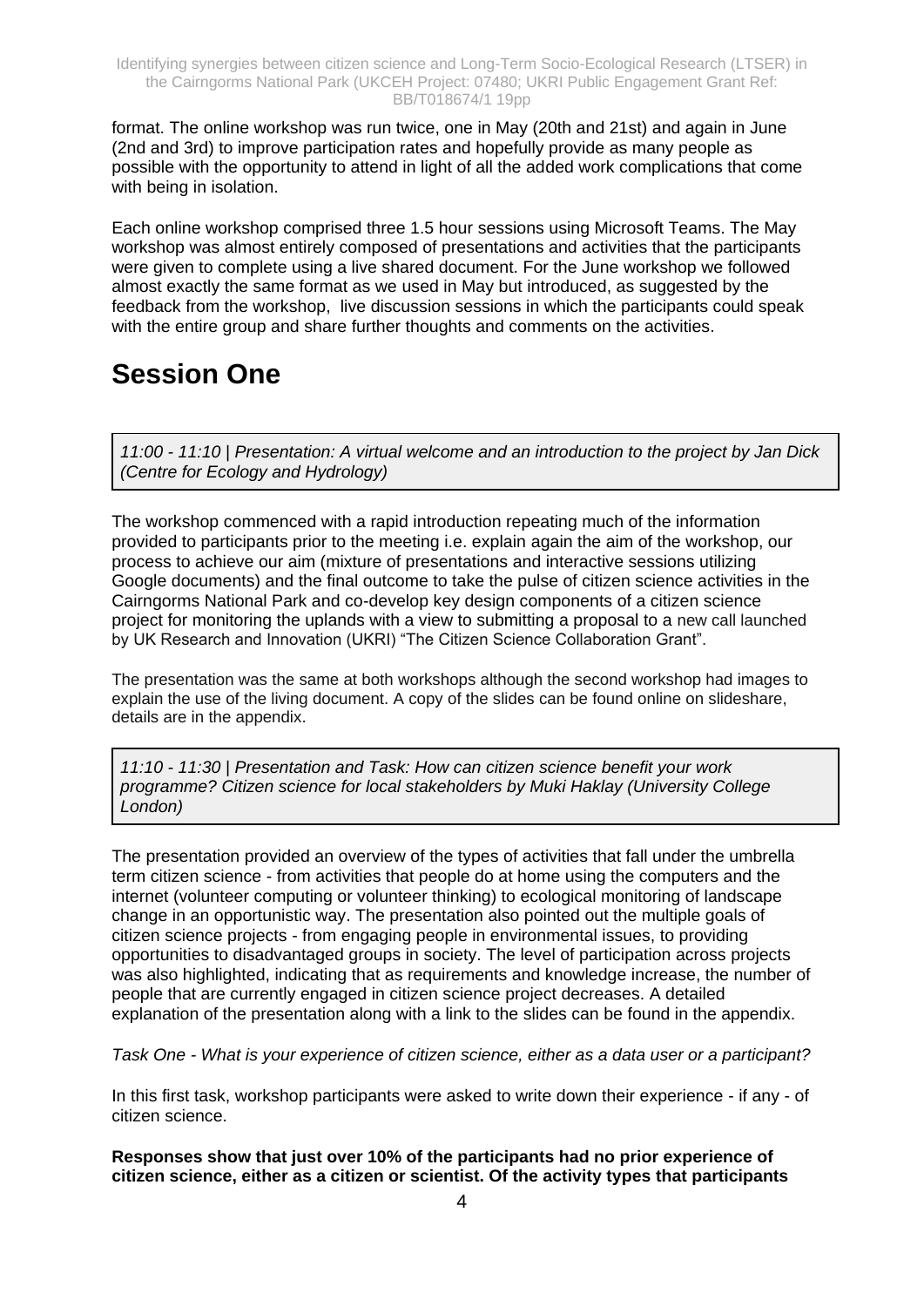**had been involved in, ecological activities were by far the most popular activity type, reflecting the historic focus and number of initiatives focused on ecological aspects. Relatively few people reported participation in activities collecting medical, wellbeing or meteorological data or involvement in participatory mapping exercises (Figure 1).**



*Figure 1: Task one responses from the workshop participants regarding the citizen science activity types that they have experience of participating in.*

*11:30 - 11:50 | Presentation and task: Citizen science in Scotland and in the Cairngorms National Park by Nadia Dewhurst-Richman (University College London)*

This presentation gives an overview of the benefits of citizen science using examples of existing projects in Scotland, along with an introduction to Scotland's Environment Web. A detailed explanation of the presentation along with a link to the slides can be found in the appendix.

*Task Two - A review of the past and present citizen science activities in the Cairngorms National Park*

See the data here: [https://docs.google.com/spreadsheets/d/1imG0ELjmpk0QopHZWB5jIu-](https://docs.google.com/spreadsheets/d/1imG0ELjmpk0QopHZWB5jIu-EnOi4vRPSafozhambE10/edit#gid=0)[EnOi4vRPSafozhambE10/edit#gid=0](https://docs.google.com/spreadsheets/d/1imG0ELjmpk0QopHZWB5jIu-EnOi4vRPSafozhambE10/edit#gid=0)

#### **Background**

To better understand the citizen science landscape within the Cairngorms National Park, who's involved, what activities have historically taken place or are currently underway we compiled a list in collaboration with the Lucy Ford from the Cairngorms National Park Authority, using web-based searches of past and present citizen science activities in the Cairngorms National Park. In an effort to fill any missing gaps we asked participants to add any other activities that they knew of to the list.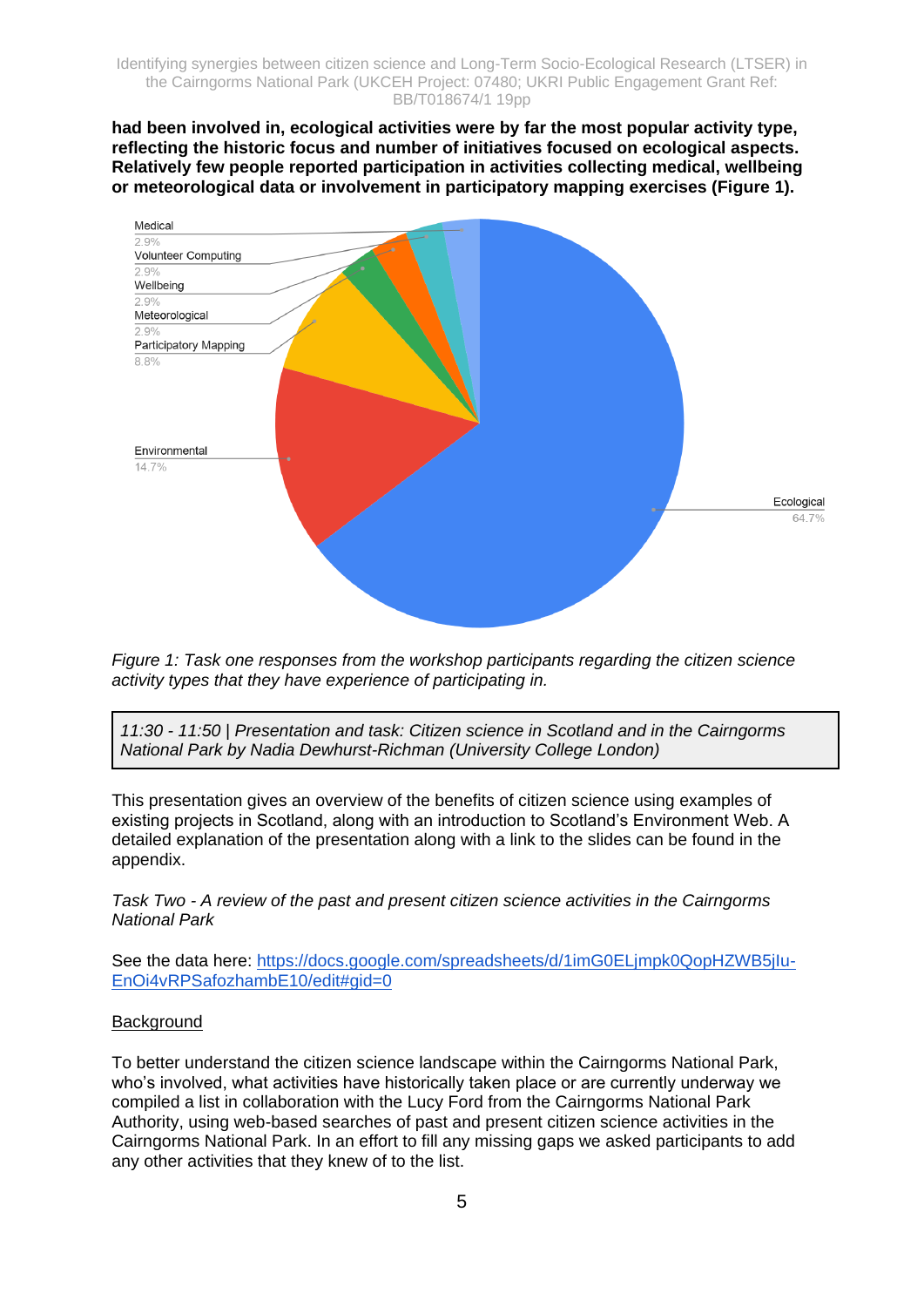#### **Results**

We do not anticipate that this is an exhaustive list of all activities in the park but we anticipate that the exercise has captured the majority of activities. Of the projects captured before and during the workshop **the vast majority of activities are nature surveys, and contributory** (i.e.the project is designed by a scientist and the participants primarily collect or analyse data).

*11:50 - 12:20 | Task – Ideas for citizen science activities to fit within current and future work programmes by Muki Haklay*

*Task Three - Designing a citizen science project.*

#### **Background**

While the focus of the workshop was to explore how citizen science could support monitoring upland vegetation change, we wanted to provide participants with the opportunity to present and discuss ideas for activities that they'd like to see in the park and/ or would fit within their existing/ future work programme.

#### **Results**

The workshop participants proposed a range of activity types (Figure 2) and for monitoring a range of different variables (Figure 3). While there was significant interest in developing activities involving the use of **nature surveys particularly of vegetation (trees and alpine plants)**, **a lot of the ideas involved surveys of people's perceptions, feelings and/ or attitudes towards landscape/ habitat management practises**, and the use of **photo brackets for repeat capturing large-scale landscape/ habitat change**.

Thematic analysis of the responses from the question in which participants were asked "Why do you think this activity would be suitable for your current/ future work programme or for the Cairngorms National Park?" along with the responses from the voting and discussion session, a number of themes emerged (Figure 4):

- 1. **Complexity**: Participants were largely in favour of simple activities that require little training of and time commitment from the volunteers.
- 2. **Attitude**: "*definitely think we should be collecting more data on how people feel about different types of land management options*". Participants showed strong support (as demonstrated by the frequency of mentions and the voting session) for surveys of people's attitudes on landscape management practices. Further discussions with the Cairngorms National Park Authority (CNPA), Cairngorms Connect and the East Cairngorms Moorland Partnership confirmed that this is a major management/policy knowledge gap.
- 3. **Methods**: Workshop participants frequently mentioned the need for more methodological considerations of the project ideas, perhaps inevitable given the short duration of the workshop and the little time available for discussions to clarify methodological questions. But several mentions were made of the need for consideration of "*how much access and [data] coverage there is across the park if we want people to add information while out and about",* and the need to consider the standardising of data collection to enable meaningful interpretation.
- 4. **Impact**: this was a major theme in the context of ensuring that projects were policy/ management relevant. There was also a lot of support for the idea of a project monitoring snow coverage as it was felt that there would be a lot of local interest in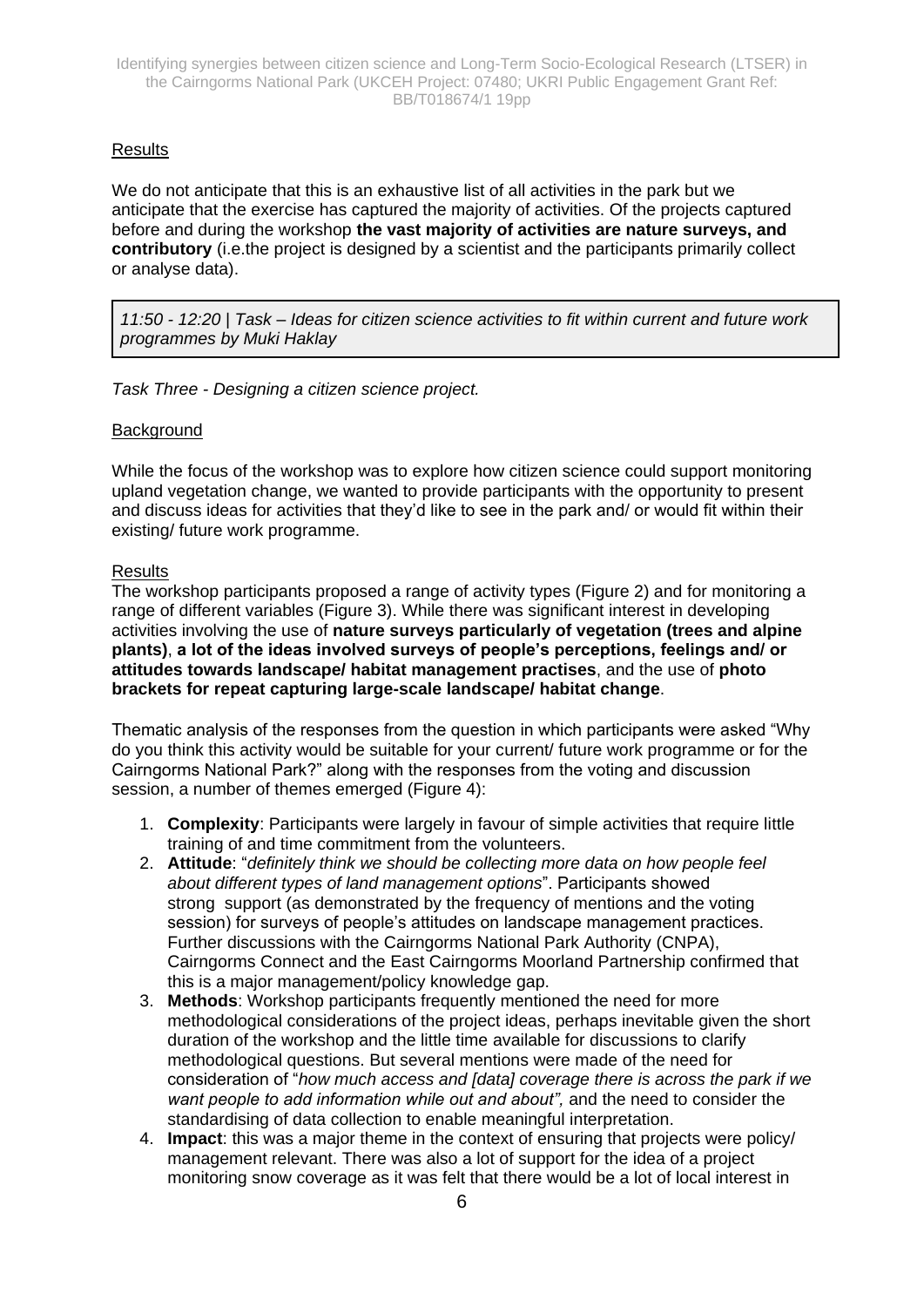such a project and therefore receive a lot of local support. In addition there was a lot of support for projects where the data could be easily re-used for other research purposes. Data-sharing platforms/ networks such as iRecords, local records centres and the National Biodiversity Network were all identified as possible mechanisms to facilitate data-sharing.

- 5. **Participants**: this theme was about exploring discussions/ mentions of the citizen science project participants. Participants were most frequently mentioned in the context of not just appealing to the "*usual audience*" of volunteers and making sure that project organisers know who the audience is for the data.
- 6. **Resources**: the theme of resources was most often referred to in the context of where possible trying to use existing methodologies and/ or linking up with existing projects to avoid wasted resources.
- 7. **Awareness-raising**: while it didn't receive many mentions, this theme was mentioned in the context of a need to raise awareness of park management/ research activities.

The benefits (empowerment, learning opportunities, health, ownership, community-forum) to the project participants featured less heavily in the discussions/ mentions of this section of the workshop possibly due to the nature of the questioning.



*Figure 2: Ideas for citizen science activities proposed by the workshop participants.*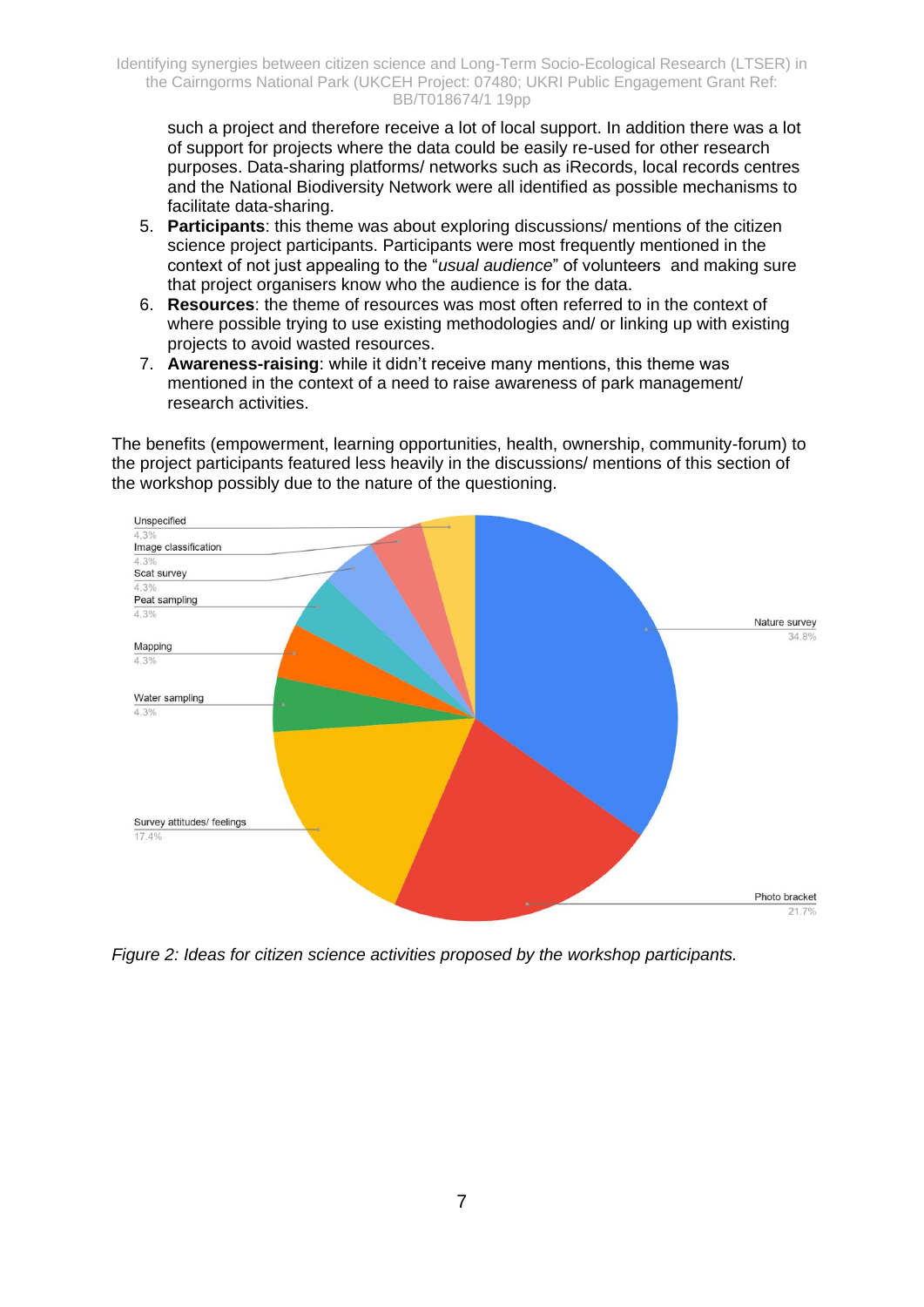

*Figure 3: Ideas for the purpose of the citizen science activities proposed by workshop participants.*



*Figure 4: Thematic analysis of the responses from the question in which participants were asked "Why do you think this activity would be suitable for your current/ future work programme or for the Cairngorms National Park?" along with the responses from the voting and discussion.*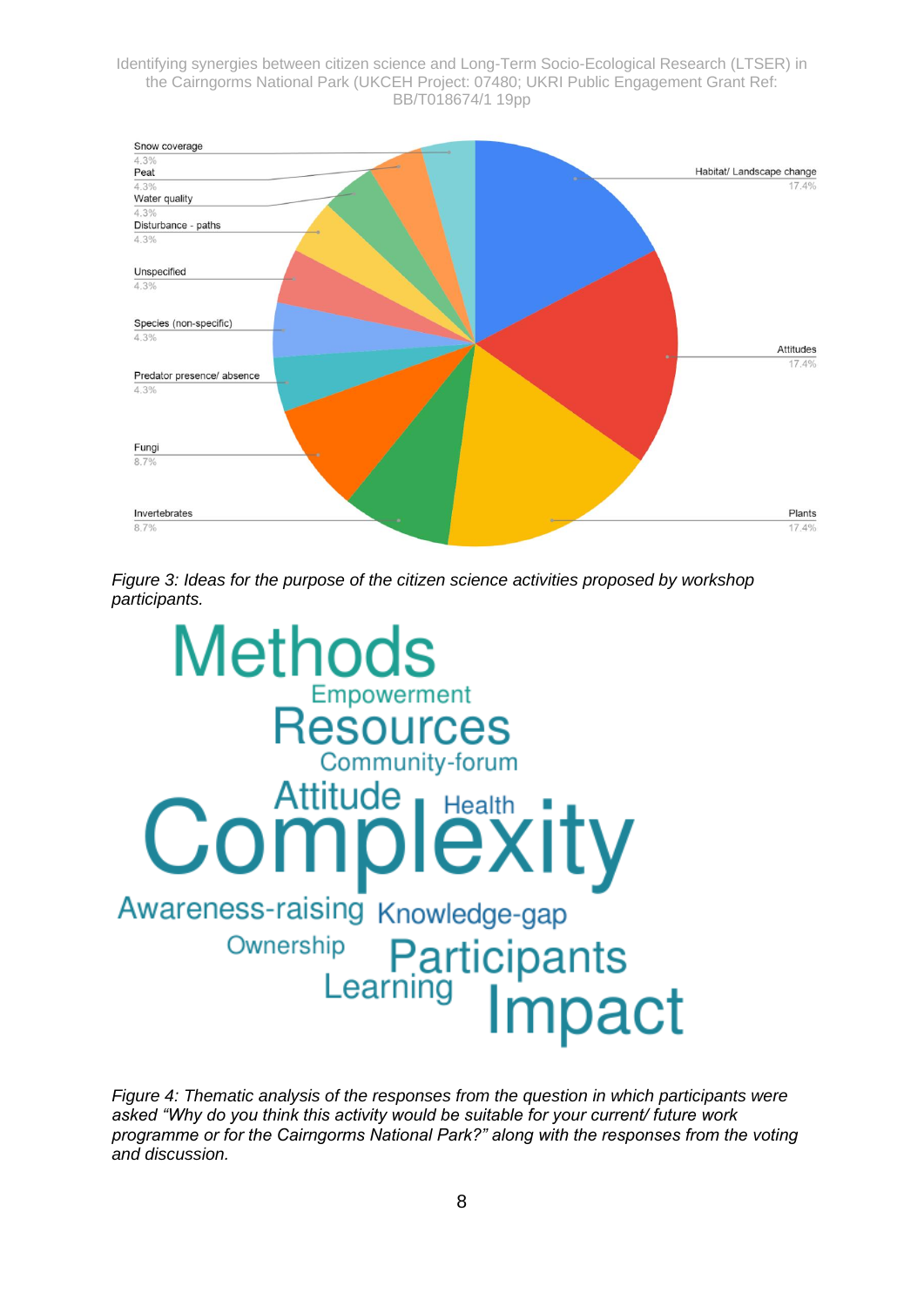### <span id="page-10-0"></span>**Session Two**

*14:00 - 15:30 | Presentation and Task: How do we want to monitor upland regeneration? Current research & knowledge gaps by Chris Andrews (CEH) followed by an activity on the design considerations for a citizen science activity to support monitoring upland change by Nadia Dewhurst-Richman*

This presentation was designed to get the group thinking about why and what we might want to monitor in the Cairngorm uplands. It provided background on how we define uplands, how they are managed, how they provide societal benefits, and how they might be changing. Finally, it focused on providing a case study on monitoring upland regeneration at the ECN/LTER Cairngorm monitoring site in the Allt a'Mharcaidh, and how we might frame a new citizen science monitoring programme around some scientific themes. A detailed explanation of the presentation along with a link to the slides can be found in the appendix.

*Task Four - Design considerations for a citizen science project to support monitoring of upland change*

#### **Background**

In this activity, workshop participants were asked to come up with an idea for a citizen science activity that would support monitoring of upland change. For each activity idea they came up with, they were asked to think about the challenges, barriers, opportunities and the benefits associated with such a project as well as the resources and expertise that were available and that were needed.



*Figure 5: A summary of the ideas for activity types proposed by workshop participants as part of task four.*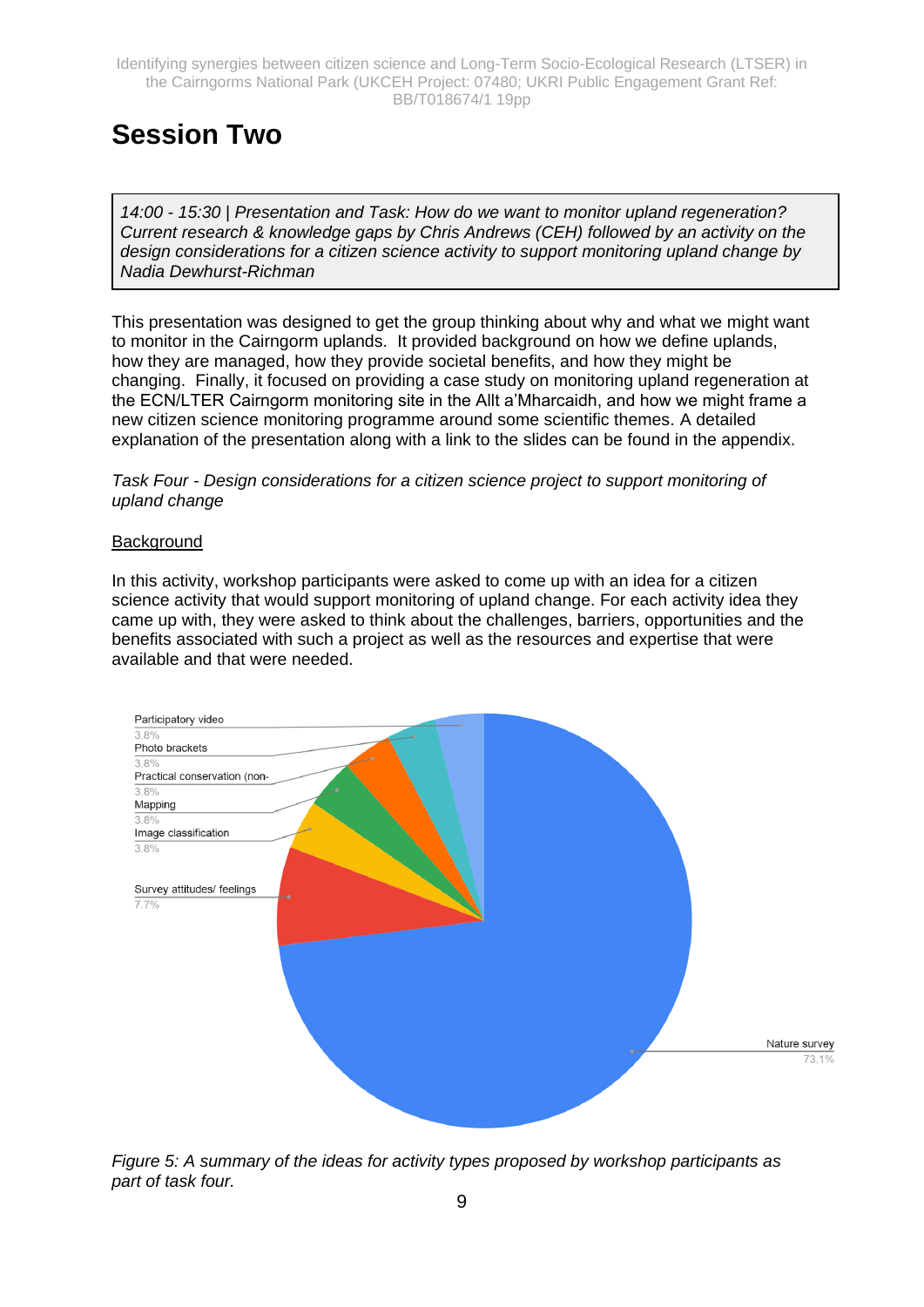#### **Results**

**Nature surveys** (largely surveys of tree regeneration, tree and vegetation diversity) were the most commonly designed activity type (Figure 5). For most, it was not specified how data would be recorded but where mentioned apps were the most commonly mentioned method. Following nature surveys, **surveys of people's feelings in different managed landscapes and attitudes towards management practices** received a number of suggestions.

Workshop participants identified many of the same design and implementation challenges, barriers, opportunities and benefits as presented in task three. While many of the points were specific to an activity idea, there were **a number of cross-cutting key points** that emerged:

- Obtaining **adequate spatial coverage** of all the necessary survey sites **to obtain representative data** might be a problem. Consideration needs to be given on how to survey the difficult to access and 'less-interesting' sites.
- **Feedback to the volunteers** is critical both in terms of recognising their contribution and also keeping them motivated to contribute to the project again. For projects that plan to monitor long-term change this might present a new challenge in terms of what you want to feed back to the volunteer.
- **How to reach out beyond the usual audience**. How do we reach the groups of people who do not usually participate in citizen science?
- There were lots of concerns and comments regarding the level of expertise (e.g. plant identification skills) that would be required by volunteers in order to participate in particular activities. These may pose a barrier to entry for some but as someone commented there might be **opportunities to create several levels and different types of engagement within a single project**.
- There are numerous **Health & Safety considerations** (e.g. remote working, challenging weather conditions) that need to be considered when working with volunteers in the Cairngorms.
- There is **considerable local expertise** on the various elements of establishing and implementing citizen science within the park. Where possible these should be utilised to reduce wasted resources, and in order to make best use of local knowledge of what works and what doesn't.
- Increasing engagement with citizen science in the park would be a useful tool for **building awareness of local environmental management issues**. One example was to create greater collaboration between local schools and citizen science projects.
- **Sustainability and longevity of projects**. How do we ensure valued projects live on beyond the end of their funding cycle? How do we fund projects with long-term monitoring objectives that span beyond the length of most funding cycles? Can working in a LTSER platform be beneficial?

### <span id="page-11-0"></span>**Session Three**

In this last session we asked participants to develop some of the broader themes that we'd covered earlier in the workshop.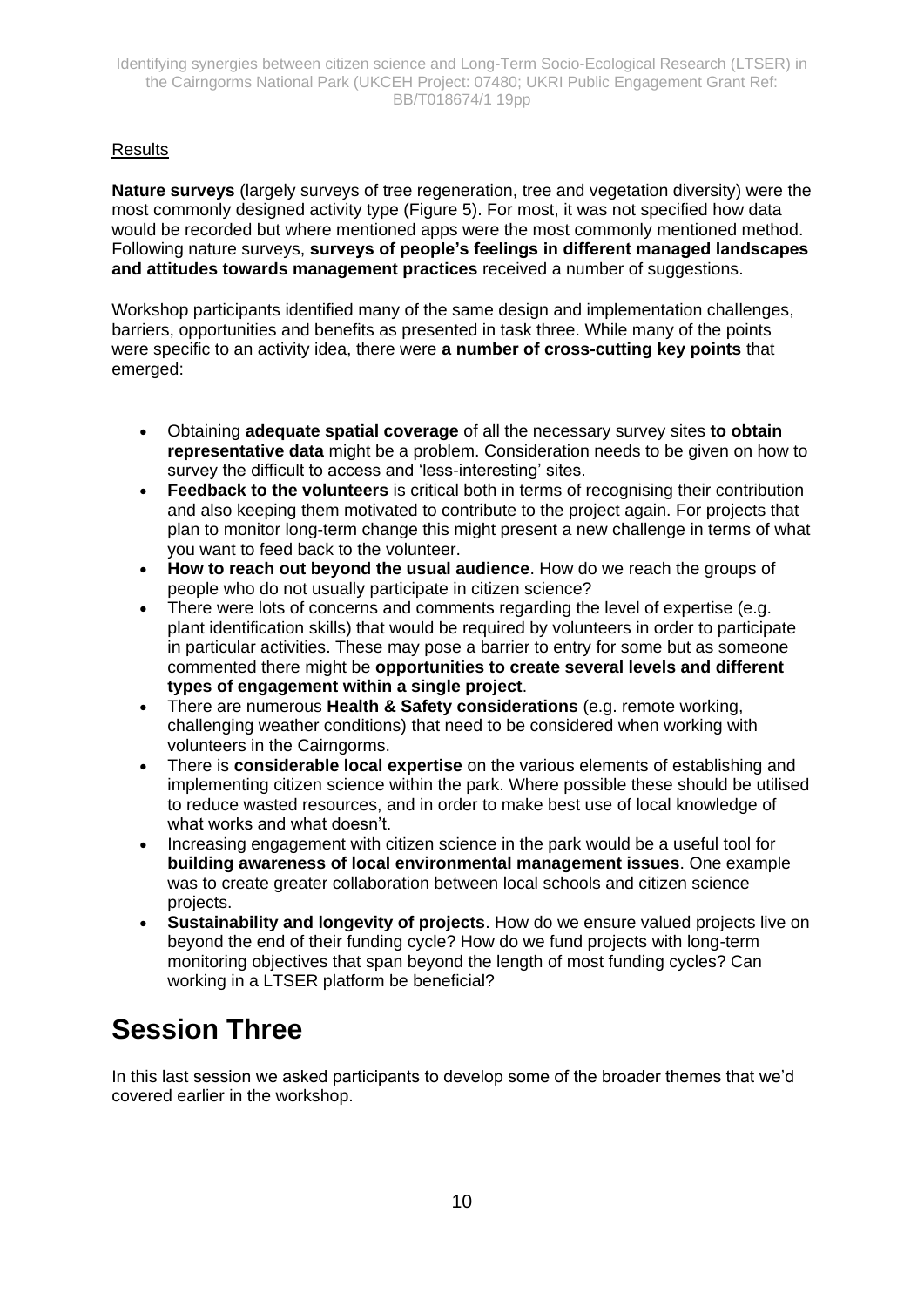*11:00 – 11:25 | A task in which we explore the key design elements of a citizen science activity on upland vegetation regeneration for the Cairngorms National Park | Topic One: Data quality, data management (Jan Dick and Chris Andrews)*

*Task Five - Data quality and data management design considerations for a citizen science project to support monitoring of upland change.*

#### **Background**

For the first task in this session, participants further developed ideas on methods for data capture, data quality, data sharing protocols and feedback to volunteers.

#### **Results**

The following is a summary of the feedback from participants from workshop one and two.

#### *Methods for data capture*

- Digital methods: there was overwhelming support for the use of digital methods (largely apps) for data capture. However, it was frequently noted that given the likelihood of mobile phone signal issues within the park these would need to have an offline facility preferably with automatic download when signal or wifi available). It was also frequently mentioned that where possible designers of data capture systems should try to use reuse or repurpose existing apps/ data capture systems, both to save resources and as a means to share knowledge and improve upon the design of data capture systems.
- Analogue methods: while digital methods were the preferred option for data capture it was also noted that these might pose a barrier to entry for some user groups and so where possible analogue methods (such as the well-used data recording sheets developed by OPAL) should also be considered.

#### *Data quality assurance/ control*

- Suggested quality assurance/ control procedures were specific to a method e.g. adequate training for volunteers undertaking more time-intensive fieldwork; use of AI for validation of app-based data collection. However, it was regularly noted that there are a range of methods already available for controlling data quality and where possible these should be used. Furthermore, one of the advantages of using existing apps/ data capture systems is that many of these systems already have quality control procedures in place.
- Given the existing concerns across the wider scientific community around data quality, efforts should be made to advertise/ communicate the data quality procedures in place.

#### *Methods for data sharing*

• It was frequently commented that where possible, data should feed into the National Biodiversity Network and the Habitat Map of Scotland. Data could also be made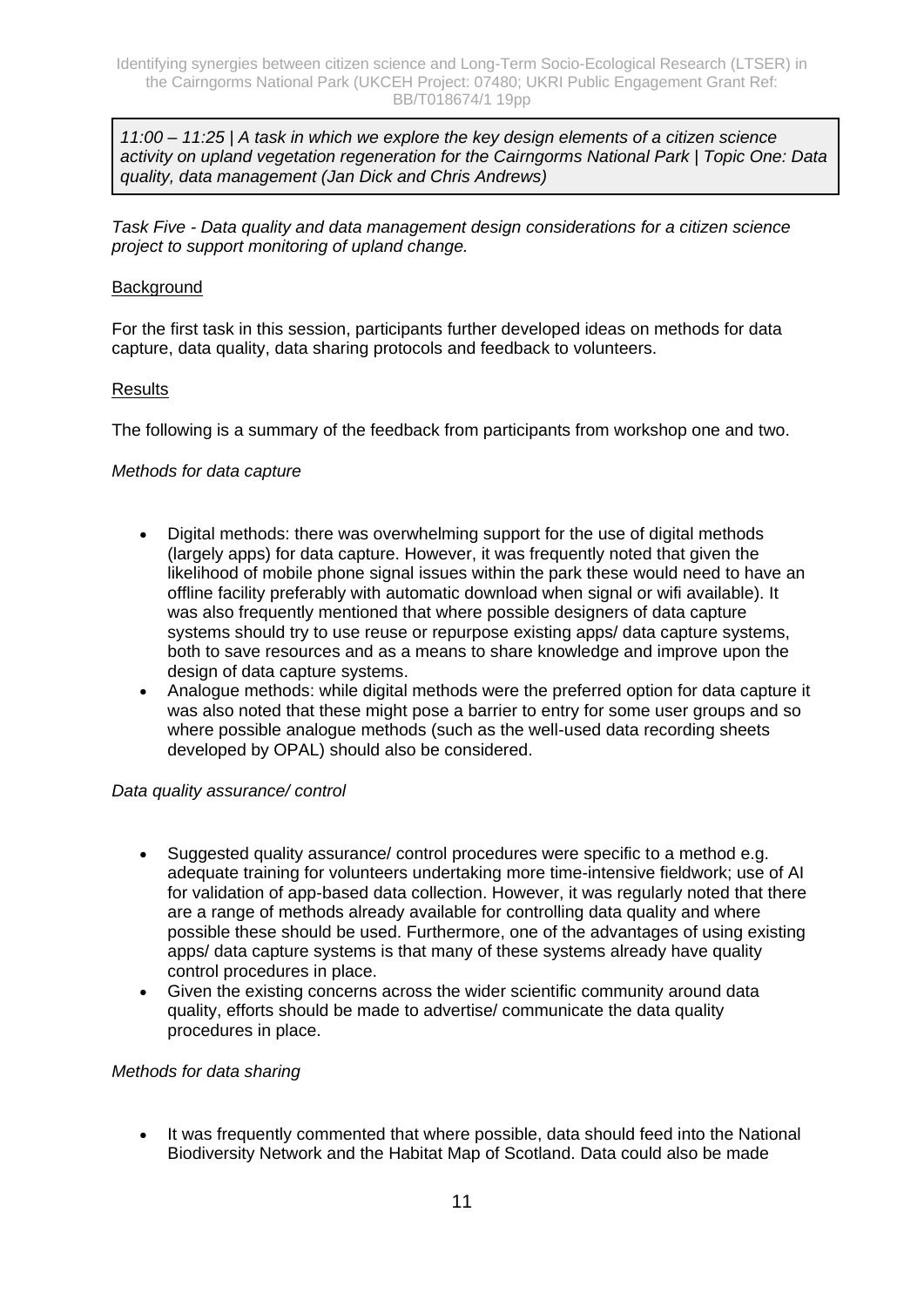available on Scotland's Environment Web platform as this aims to become a onestop-shop for citizen science in Scotland.

• *"Balance the value of sharing data versus sharing information from the data. Often people care less about individual data points – also individual data points can be misinterpretted (e.g. lack of a record is not information about absence)."*

#### *Giving data back to the recorders*

• The feedback from workshop participants highlights the importance of this topic not only for thanking recorders for their contribution but to keep them engaged. Appropriate data feedback mechanisms will require that you know your audience and therefore what they want to know about the project and the data use (e.g. how their data has been used, how well they have performed compared to others), how they want to know it (e.g. newsletters, face-to-face annual forums), and how regularly they want to know it (e.g. instantly, every two weeks, once a year).

#### *Getting feedback from the recorders*

• There was a general consensus that face-to-face feedback sessions/ forums were the most effective means for collecting feedback from volunteers, while simultaneously making volunteers feel that their feedback mattered. Where face-toface forums are not possible then online forums/ chat sessions with project organisers can work as long as feedback is responded to within a timely manner (look at the San Diego Burrowing Owl project on Zooniverse for an example of a chat mechanism with project organisers).

*11:25 - 11: 50 | A task in which we explore the key design elements of a citizen science activity on upland vegetation regeneration for the Cairngorms National Park | Topic Two: Volunteer management and recruitment, and motivation (Nadia Dewhurst-Richman)*

*Task Six - How to think about volunteer motivations for a citizen science project to support monitoring of upland change.*

#### Background

This task was thinking about 1) characterising a typical volunteer for a particular citizen science activity and 2) introducing the workshop participants to a technique that can be used for identifying the driver of a volunteer's motivation for participating in a project. Once you understand the true cause for their participation and the project has been designed accordingly then the project is more likely to appeal to that volunteer and likely to result in a higher retention rate. As was noted by a participant with extensive experience of citizen science projects "*Interestingly some of the projects I know that have looked at motivations & citizen science often ask the first 'why' (e.g. 'contribute to science'), but I agree that digging down to the 'whys' below that is important*".

- 1. **Don't try to be something for everyone**, know your audience and give them what they want for long-term loyalty.
- 2. **Know the root cause of their motivation** so you know how to attract your audience and so you know whether you can deliver what they want: an emotional connection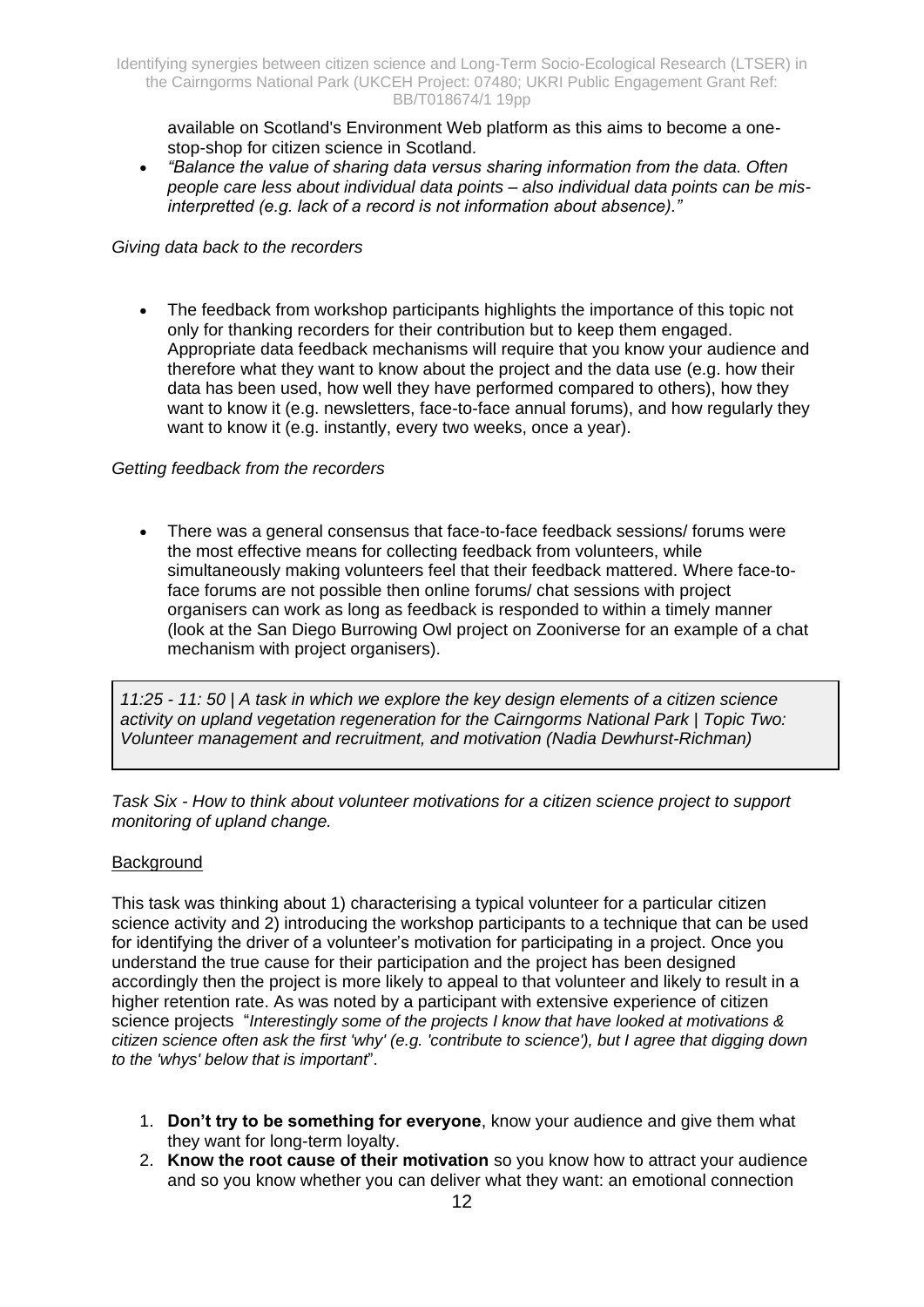to a project leads to [higher participant value](https://hbr.org/2016/08/an-emotional-connection-matters-more-than-customer-satisfaction) or [loyalty.](https://blog.bynder.com/en/knowledge/our-blog/the-worlds-most-valuable-brand-apples-secret-to-success) So for projects that are interested in retaining volunteers for a long time it's important to know what emotionally drives them to participate in the first place. In fact a fairly recent paper entitled '*Recruiting Messages Matter: Message Strategies to Attract Citizen Scientists*' showed that messaging that appealed to altruism (e.g. come and help us save the native white-clawed crayfish which has declined by 90% in ten years) was relatively ineffective. There's often something deeper that drives altruism, an emotional driver.

For this task, participants were first talked through a technique for studying participant motivation: The Why Technique. See here for more information on the technique and how to use it: [https://link.springer.com/chapter/10.1007/978-981-10-0983-9\\_32.](https://link.springer.com/chapter/10.1007/978-981-10-0983-9_32)

Here is an example of how the Why Technique might be applied when trying to find out why someone would participate in a monthly outdoor tree survey:

- 1. Facilitator "Why do you want to participate in this tree survey?" 1. Respondent - "Because I thought it would be fun"
- 2. Facilitator "Why did you think it would be fun to participate in this tree survey?" 1. Respondent - "Because I'd get to meet new people"
- 3. Facilitator "Why do you want to meet new people?"
	- 1. Respondent "Because I feel a bit lonely and isolated"

The response after question three has now clearly elicited a response that demonstrates the real reason why the respondent wants to participate in a tree survey project. In some cases it may take a couple more rounds of questioning to get this level of response and in other cases you may get the deeper response after only one round. Had it been taken at facevalue that the reason people participate in the tree survey project was to engage in something that was fun then project organisers may simply focused on designing an activity that was fun when in fact the activity should be enjoyable but also have a social element to address the feeling of loneliness.

Using the project ideas from session two, participants had to:

A) Create a persona for the most common participant in a project of this type. Think about their characteristics:

- Where do they live?
- How much spare time do they have?
- What's their experience level with technology?

B) For the persona you've created, using the why, why, why technique describe the motivation for participating in that particular citizen science activity.

C) Describe the needs (the type of activity, the type of resources, the amount of face-to-face time) of the participant based on the motivation you've outlined and the associated project requirements.

D) How would you market your project to that type of person e.g. via Twitter, email lists, academic journals, local newspaper, radio, local community noticeboards?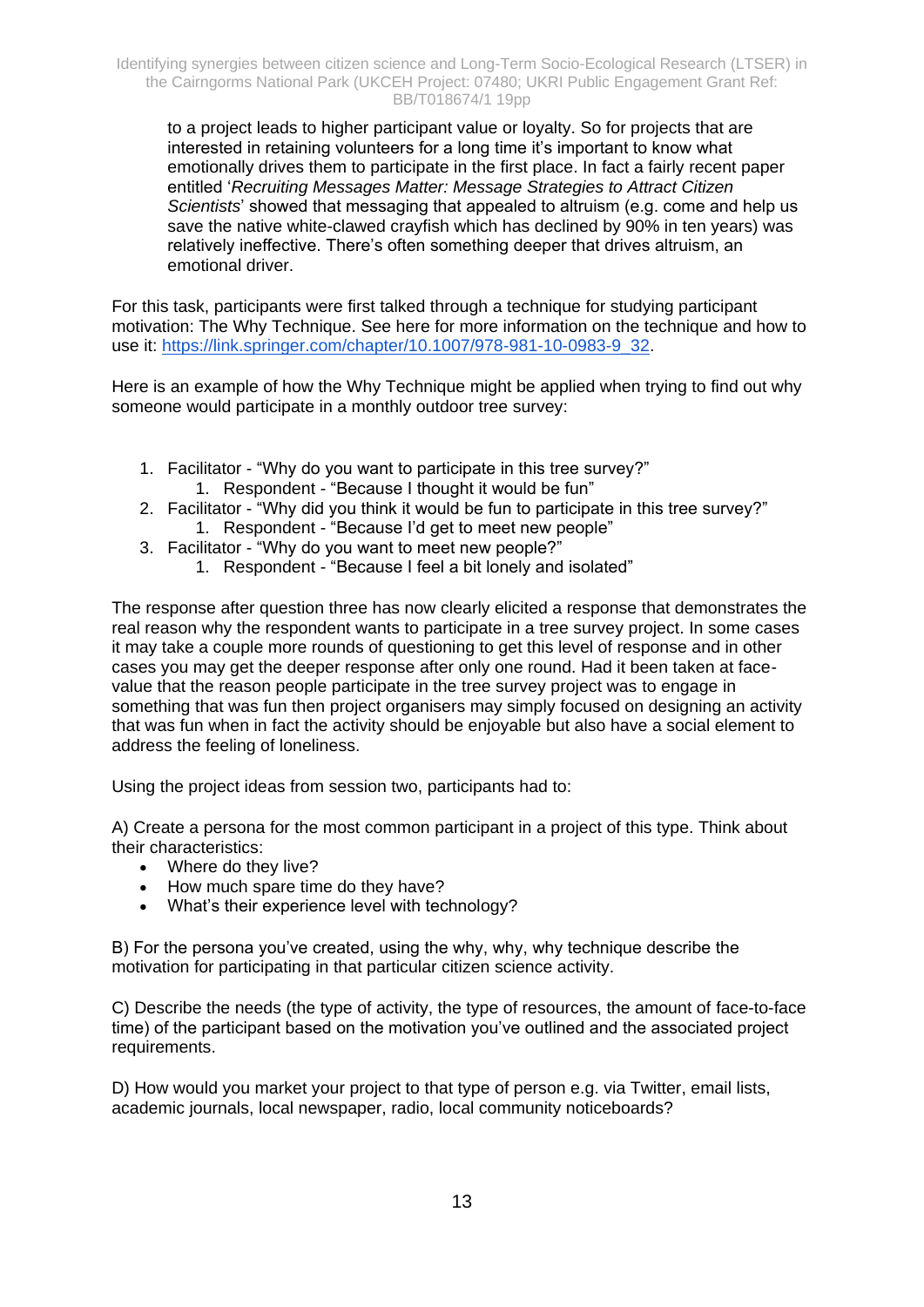E) Can you think of where there might be an opportunity to reach out to another group/ individual who isn't currently involved in this type of project but where they meet the persona characteristics you've outlined.

#### **Results**

This session didn't work as well as planned. This is likely due to the fact participants were expected to implement the Why Technique on their own. While an easy technique to use and implement it is made significantly easier by working through the process a few times first with someone who can guide respondents in the way in which they answer each question. This session would have benefitted from more time in which to work through some examples together first. However, the raw data and responses can be accessed in the appendix.

*11:50 – 12:15 | A task in which we explore the key design elements of a citizen science activity on upland vegetation regeneration for the Cairngorms National Park | Topic Three: Funding & coordination e.g. data sharing agreements followed by questions by Muki Haklay*

#### *Task Seven*

#### **Background**

For this task workshop participants were asked to think about some of the key funding and organisational considerations when designing a long-term citizen science project.

#### **Results**

The following is a summary of the feedback from participants from workshop one and two.

- **Coordination**: the need for a project coordinator was one of the most frequently mentioned organisational requirements for any project. Discussions during workshop two highlighted that insufficient human infrastructure is often one of the greatest limiting factors when it comes to managing the task load of a citizen science project.
- **Policy-relevant**: the aims of the project need to be strongly linked and responsive to the research priorities set out by the Scottish Government in order to ensure a continued source of long-term public funding.
- **Data repository:** participants identified the need for identifying and using an adequate open-access data repository that adhered to current GDPR regulations.
- **Species/ Habitat Licences**: given the range of protected species and habitats within the Cairngorms, consideration will be needed as to whether licences are needed for working on or within protected species/ habitats respectively.

## <span id="page-15-0"></span>**Conclusions**

Citizen science is already well-established within the Cairngorms National Park but shortterm research objectives and/ or inadequate resources have often limited these projects to short (typically <5 years) operational timeframes. The outputs from the workshop highlight some of the key design considerations for a citizen science project within the CNP and some of the challenges to be overcome for designing a project with longer-term research objectives.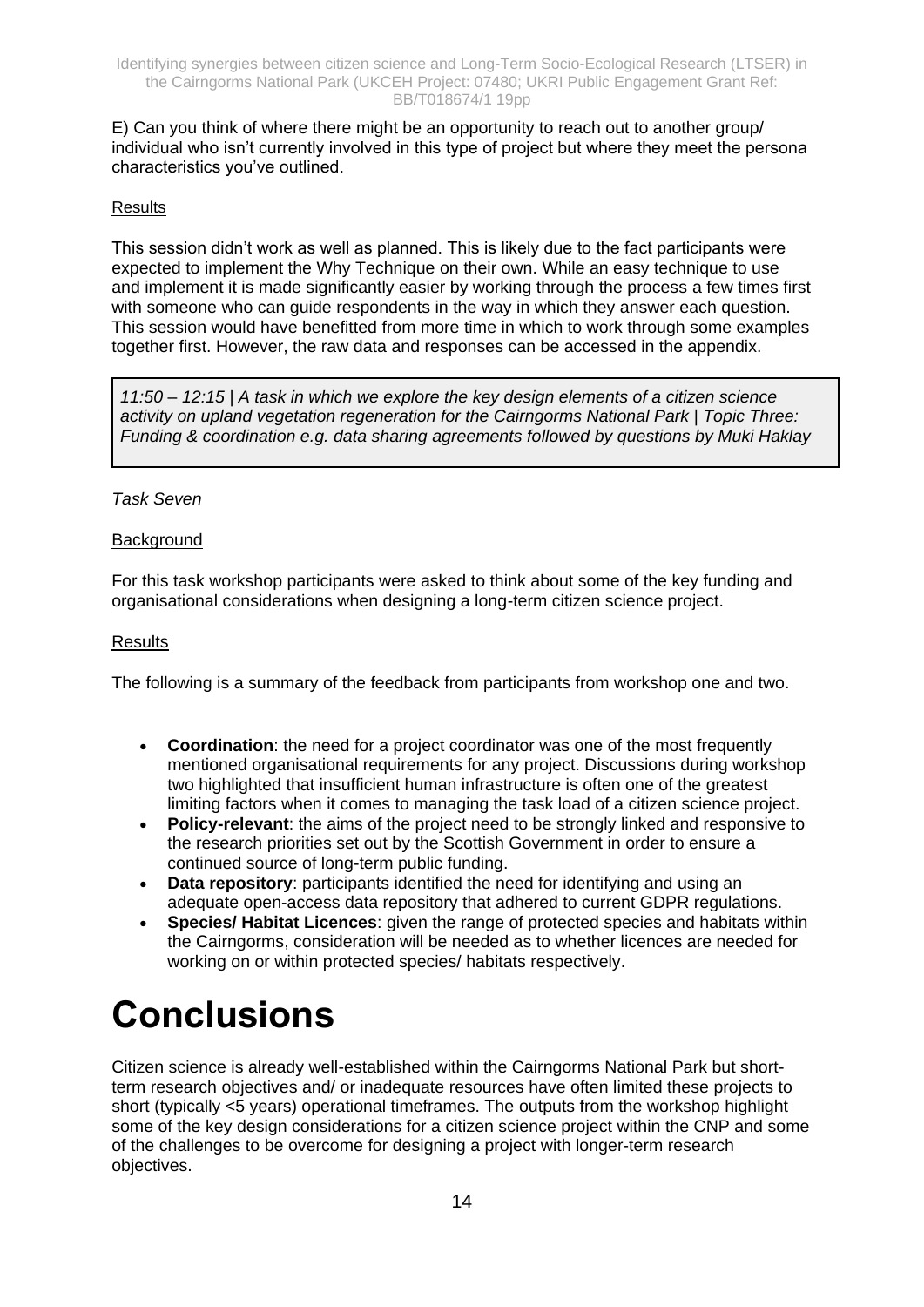#### **Which aspects of upland change do workshop participants want to study and why?**

Workshop participants identified a number of variables that would be of interest for monitoring upland change using citizen science, but two of particular note were the need for monitoring habitat/ land-use change, and people's attitudes towards the changing landscape and land management practices, as well as health and wellbeing in the changing landscapes. Representatives of Cairngorms Connect, the CNPA and the East Cairngorms Moorland Partnership confirmed that these are major knowledge gaps in upland change science and both policy and management knowledge gaps. While there were a great number of design considerations that are needed inorder to capture robust data to inform decision-making, it was recognised that a citizen science approach for addressing these knowledge gaps offers a great opportunity alongside the detailed long-term monitoring conducted within the LTSER platform to capture temporally and spatially broad data that might be otherwise unfeasible, while simultaneously raising local awareness of the drivers of change, and creating local support for the research agenda within the park.

#### **What infrastructure exists for developing and implementing citizen science in the CNP?**

As demonstrated by the review of past and present citizen science activities in the park, there is already a wealth of citizen science activities within the park and a number of local and national and international-scale organisations coordinating these activities. The make-up of the organisations involved in coordinating these projects is diverse and includes local NGOs. The vast majority of these activities are focused on species monitoring and are shortterm in nature (typically less than 5 years).

#### **What are the key considerations for designing a citizen science project monitoring upland change in the Cairngorms National Park?**

#### *Broadening the spatial and temporal coverage*

Citizen science offers the benefit of obtaining spatially and temporally broad data, though consideration needs to be given as to how to obtain data that is representative (e.g. how to survey the difficult to access and 'less-interesting' sites). However, discussions highlighted the opportunity to involve gamekeepers/ land managers in monitoring activities - particularly those concerned with monitoring land-use/ habitat change - as they typically work "off the beaten path" and have a substantial untapped knowledge of the key variables of interest.

#### **What are the key considerations for designing a citizen science project monitoring upland change in the Cairngorms National Park?**

#### *Broadening the spatial and temporal coverage*

Until now gamekeepers and land managers have had relatively little involvement in local citizen science. Their involvement would be important not only for accessing new knowledge on habitat/ land-use change but to provide a forum in which they can have dialogue with researchers and decision-makers in helping to shape the research agenda within the park. New knowledge from previously uninvolved groups may also enable methodological innovation in the way monitoring activities are carried out as has already been seen by involving gamekeepers in the monitoring of hares in the CNP.

*Long-term sustainability: buy-in/ local support*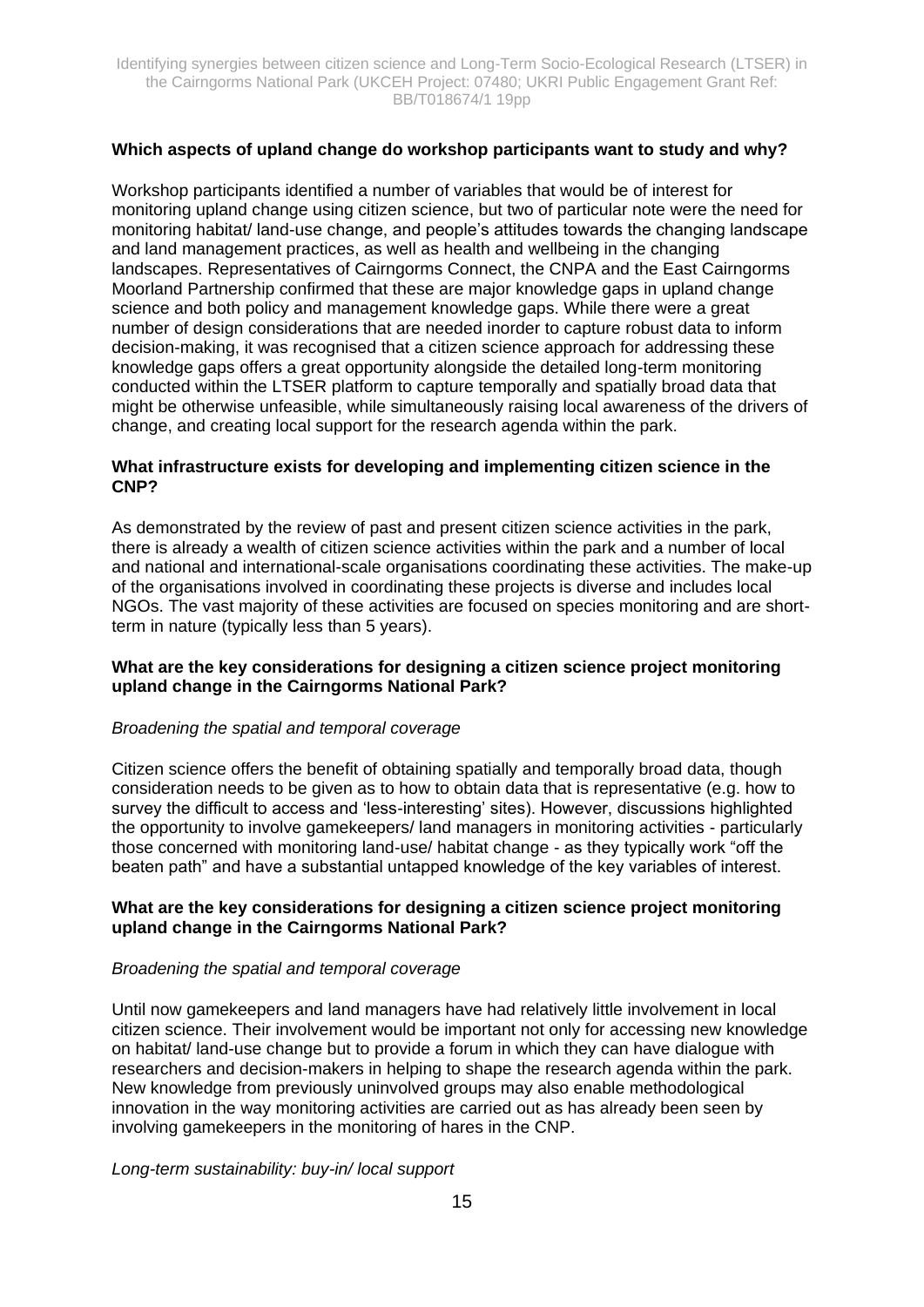Involvement of a wide range of volunteers e.g. gamekeepers, estate owners, farmers, tourists, school children, along with projects designed in collaboration with key stakeholders who are data users will likely create more buy-in for the research aims and therefore more local support. Besides the support gained from working with key stakeholder groups, working closely with organisations/ partnerships such as the Cairngorms National Park Authority, Cairngorms Connect, the East Cairngorms Moorland Partnership, local development trusts and nature groups will enable project coordinators to keep informed of the park research agenda, key knowledge gaps and other organisations working on similar topics. The opportunity to keep well informed of the most current research needs for the park and therefore design/ adapt citizen science activities to address these needs would also create more funding support.

#### *Long-term sustainability: methodological and data re-use*

Participants discussed frequently and at length the theme of data re-usability. In addition to working at the local scale with key stakeholders, which might enable project partnering and/ or data-sharing, efforts should be made to survey and identify the plethora of existing methodologies that have been created, many for a citizen science setting, for project and survey design. It was felt more had to be done to improve access to the range of established methodologies and survey design principles that have been created for citizen science activities as much time is wasted in design time and resources where adequate options have already been created. Similarly, partnerships with well-established data-sharing mechanisms such as local records centres and the National Biodiversity Network should be a mainstay of ecological citizen science and would enable wide-scale data-sharing resulting in greater data impact.

#### *Long-term sustainability: human infrastructure*

Citizen science activities require considerable coordination and so an efficient project coordinator will be a key determinant of long-term project success. The scale of this task is often under-estimated and so adequate funding to finance the human infrastructure needed for large-scale, long-term projects also needs to be considered. Inadequate human infrastructure will limit the degree to which project coordinators can deliver quality feedback to the volunteers. Inadequate feedback will negatively affect volunteer motivation and therefore retention time.

#### **Next steps**

A road-map for developing a long-term programme of citizen science focused on upland change within the Cairngorms National Park was identified:

- 1. Carry out a detailed stakeholder mapping exercise to identify the broader community, their level of interest in the research focus of upland change, and their expertise/ contribution to the project.
- 2. Undertake a review of the literature to identify opportunities for overcoming some of the methodological/ survey design knowledge gaps as presented in the workshop.
- 3. Using existing projects, trial a range of interventions that test these approaches for enhancing the sustainability of citizen science within the park.

## <span id="page-17-0"></span>**Additional Resources**